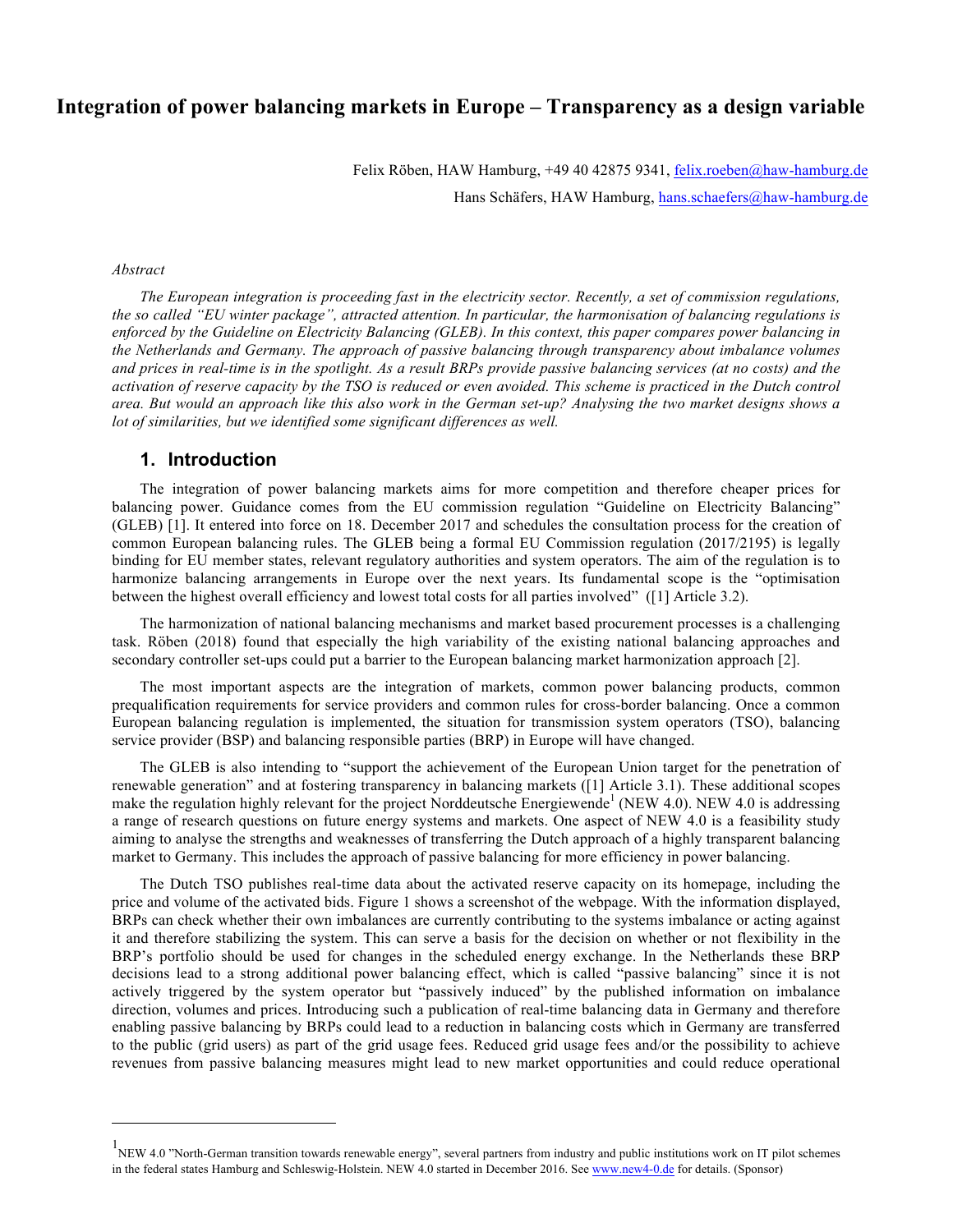costs for the resident industry. For the TSO passive balancing comes for free and helps to reduce the necessary amounts of reserve capacity.

On the other hand, passive balancing might bear some disadvantages. For one, security of supply of sufficient reserve capacity at all times lies within the responsibility of the TSO. Effects from passive balancing are not fully foreseeable. Furthermore, publishing sensitive data on the current imbalance situation could involve risks, e.g. unforeseen speculation on profits or overreactions of market participants. This could potentially destabilize the grid. Another challenge is to tune the control scheme of the secondary reserve controller and the full activation time of secondary reserves to the reaction time of the assets activated by the BRP's through passive balancing. If these time dependencies are not considered the secondary reserve controller might start oscillating.

# **Balance delta plus prices**

The 'Balance delta' table shows the quantities of regulating and reserve capacity TenneT has requested for its operations. It shows these quantities, approximately halfway each minute, for the most recent half hour, together with the prices of the pricesetting bids.

| <b>Table</b>    | <b>Table 2-hours</b> |           | <b>XML</b>      |            |           | Explanation | <b>Export data</b>  |                                    |              |
|-----------------|----------------------|-----------|-----------------|------------|-----------|-------------|---------------------|------------------------------------|--------------|
| Time indication |                      |           | Activated power |            |           |             |                     | Price development                  |              |
|                 |                      |           |                 | Regulating |           |             |                     | Reserve Emerg. (0/1) Highest price | Lowest price |
| Number          | Seq. nr.             | Time      | Up              | Down Up    |           | Down        | Up                  | Up                                 | Down         |
| 1               | 1167                 | 19:26     | 99              | 0          | 0         | $\mathbf 0$ | $\mathsf{O}\xspace$ | 46,22                              |              |
| $\overline{a}$  | 1166                 | 19:25     | 97              | 0          | 0         | $\pmb{0}$   | 0                   | 46,22                              |              |
| 3               | 1165                 | 19:24     | 96              | 0          | 0         | 0           | 0                   | 46,22                              |              |
| 4               | 1164                 | 19:23     | 98              | 0          | 0         | $\pmb{0}$   | 0                   | 46,22                              |              |
| 5               | 1163                 | 19:22     | 99              | 0          | 0         | $\pmb{0}$   | 0                   | 46,22                              |              |
| 6               | 1162                 | 19:21     | 97              | 0          | 0         | $\mathbf 0$ | $\mathsf{O}\xspace$ | 46,22                              |              |
| $\overline{7}$  | 1161                 | 19:20     | 99              | 0          | $\pmb{0}$ | 0           | 0                   | 46,22                              |              |
| 8               | 1160                 | 19:19     | 98              | 0          | 0         | 0           | 0                   | 47,12                              |              |
| 9               | 1159                 | 19:18     | 98              | 0          | 0         | $\pmb{0}$   | 0                   | 47,12                              |              |
| 10              | 1158                 | 19:17     | 94              | 0          | 0         | 0           | 0                   | 46,22                              |              |
| 11              | 1157                 | 19:16     | 91              | 0          | 0         | 0           | 0                   | 46,22                              |              |
| 12              | 1156                 | 19:15     | 96              | 0          | 0         | 0           | 0                   | 46,22                              |              |
| 13              | 1155                 | 19:14     | 103             | 0          | 0         | 0           | 0                   | 59,80                              |              |
| 14              | 1154                 | 19:13 110 |                 | 0          | 0         | 0           | 0                   | 63,04                              |              |
| 15              | 1153                 | 19:12     | 94              | 0          | 0         | 0           | 0                   | 59,80                              |              |
| 16              | 1152                 | 19:11     | 77              | 0          | 0         | 0           | 0                   | 59,80                              |              |
| 17              | 1151                 | 19:10     | 63              | 0          | 0         | 0           | $\mathsf{O}\xspace$ | 53,79                              |              |
| 18              | 1150                 | 19:09     | 48              | 0          | 0         | 0           | 0                   | 52,15                              |              |
| 19              | 1149                 | 19:08     | 37              | 0          | 0         | 0           | 0                   | 52,15                              |              |
| 20              | 1148                 | 19:07     | 23              | 0          | 0         | 0           | 0                   | 46,22                              |              |

*Figure 1: Publication of real-time data in the Netherlands [3]*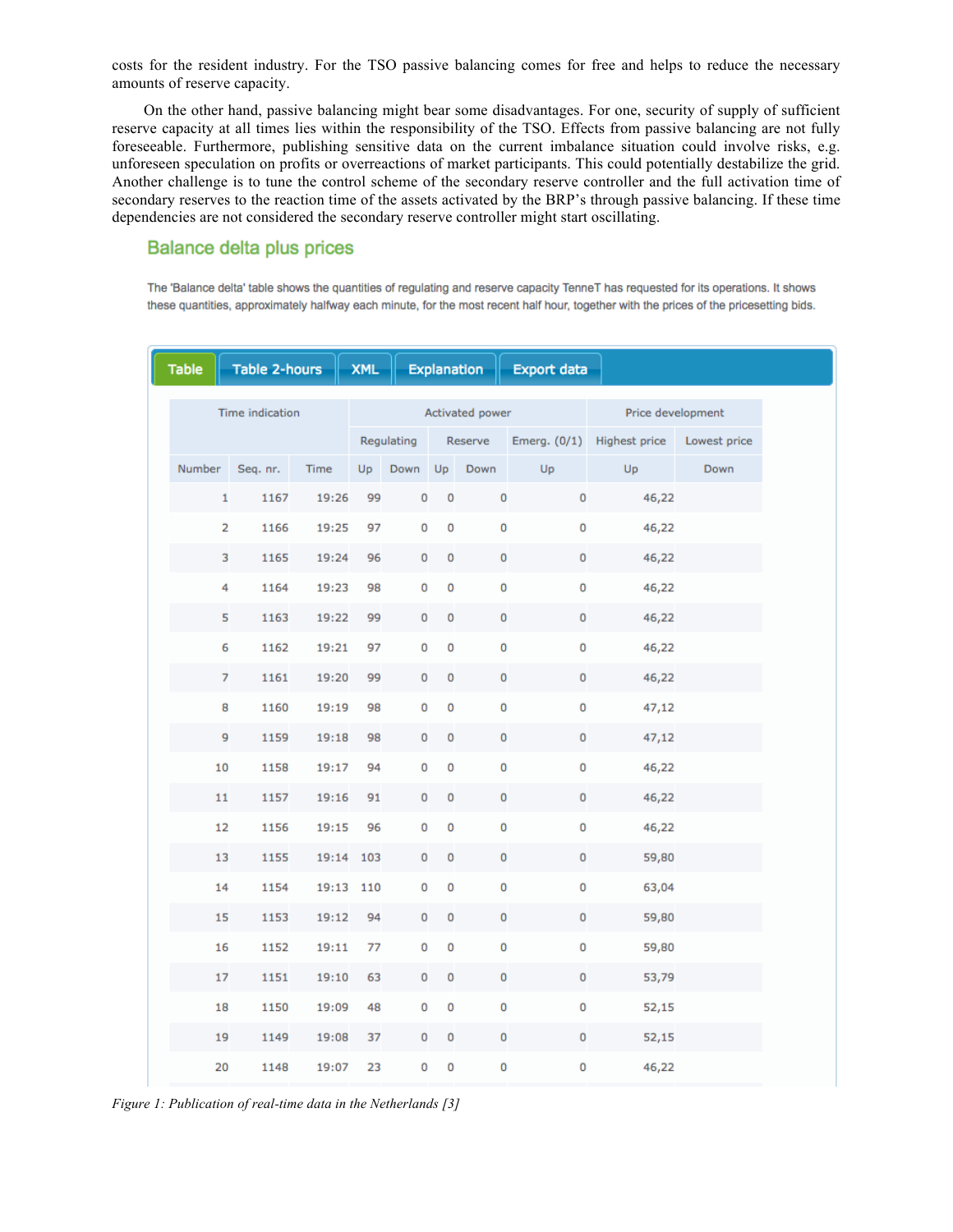In order to evaluate these risks, a model of the power system is required. Frunt (2011) presents a simplified model of the power system that simulates the frequency deviation as a function of a power disturbance [4]. The model accounts the influence of mass inertia, self-regulating loads, primary control and secondary control.

Frunts model was developed further by de Haan (2016) [5]. He exanimates the benefits of cross-border balancing and models the exchange of imbalances between two synchronous areas. Furthermore, he distinguishes TSOs by their reactive or pro-active behaviour [5]. Reactive TSOs perform mainly automatically activated reserves and BRPs are responsible to keep their scheduled energy interchange. The TSOs in Germany and the Netherlands are classified as reactive, but the Dutch TSO applies passive balancing as a supporting measure.

Nobel (2016) describes a comprehensive decomposition of power systems in a conceptual model and analyses design choices and market efficiency of the Netherlands and Germany [6]. He expresses general conclusions about the objectives of TSOs and key features of ideal balancing markets:

"Provision of balancing energy by the system operator is a result, and not the objective of power balancing. This choice allows, invites, and basically incentivizes active participation and competition between imbalance and balancing energy. This choice requires a consistent set of design features:

- An imbalance settlement period not longer than time to restore frequency,
- Imbalance prices equal to balancing energy prices (not more, not less),
- Balancing energy price to reveal scarcity,
- Real-time system balancing information feedback to all users." ([6], p.109)

Ocker and Ehrhart (2017) performed related research about a cost benefit estimation of recent market reformations in Germany [7]. The authors show, that costs for balancing energy could be reduced while the share of fluctuating renewable energy was increased at the same time. The cost benefits were achieved through the reformation of balancing markets allowing more competition. Ocker, Braun and Will (2016) present a comparison of balancing market set-ups of 24 ENTSO-E countries to identify the main drivers for the configuration of European balancing power markets [8]. Finally, Ocker (2017) conducted a performance comparison of seven auction methods for frequency restoration reserves (FRR), including the Netherlands and Germany [9]. The interrelation of dayahead, intra-day and real-time balancing markets for flexibility providers is examined by Brijs, et. al. (2017) [10].

Literature review on load-frequency-control (LFC) shows that the design of balancing markets does not play a major role in the field of applied research on power balancing systems. Shankar et. al. (2017) review 574 scientific publications on LFC mechanisms and do not cover market design frames [11]. Pappachen et. al. (2017) review 245 scientific publications on LFC issues and classify frequency regulation as an ancillary service, focusing on the area control error (ACE) and the implemented IEEE-39 bus for methods of primary and secondary control [12].

The current national balancing markets have major differences in design and minor interactions like imbalance netting. Imbalance netting avoids the activation of frequency restoration reserves by summing up imbalance of all involved countries. Thus, opposing imbalance is counterbalanced. It requires no change of national procurement processes and is the first step towards the integration of balancing markets. Eight European countries joined the pilot project "International Grid Control Cooperation" (IGCC) over the last years and perform imbalance netting since [13].

The literature give a detailed introduction into the related field of balancing market design, but scientific research focusing on transparency as design variable is on rare occasions.

An exception can be found with van der Veen and Hakvoort (2016) [14]. They developed a structured design space in which market conditions, system developments and market incentives are examined. The authors identified 23 balancing market design variables and mirror these against the design of the Dutch balancing market [14].

Section 2 presents the goal and scope definition of this investigation. Section 3 outlines the GLEB and the current regulation for balancing markets in Germany and the Netherlands. Section 4 concludes and reasons what kinds of barriers exist for passive balancing in Germany. Section 5 outlines the research questions for future investigations and presents a draft action chart for a potential simulation of the effects of passive balancing in Germany.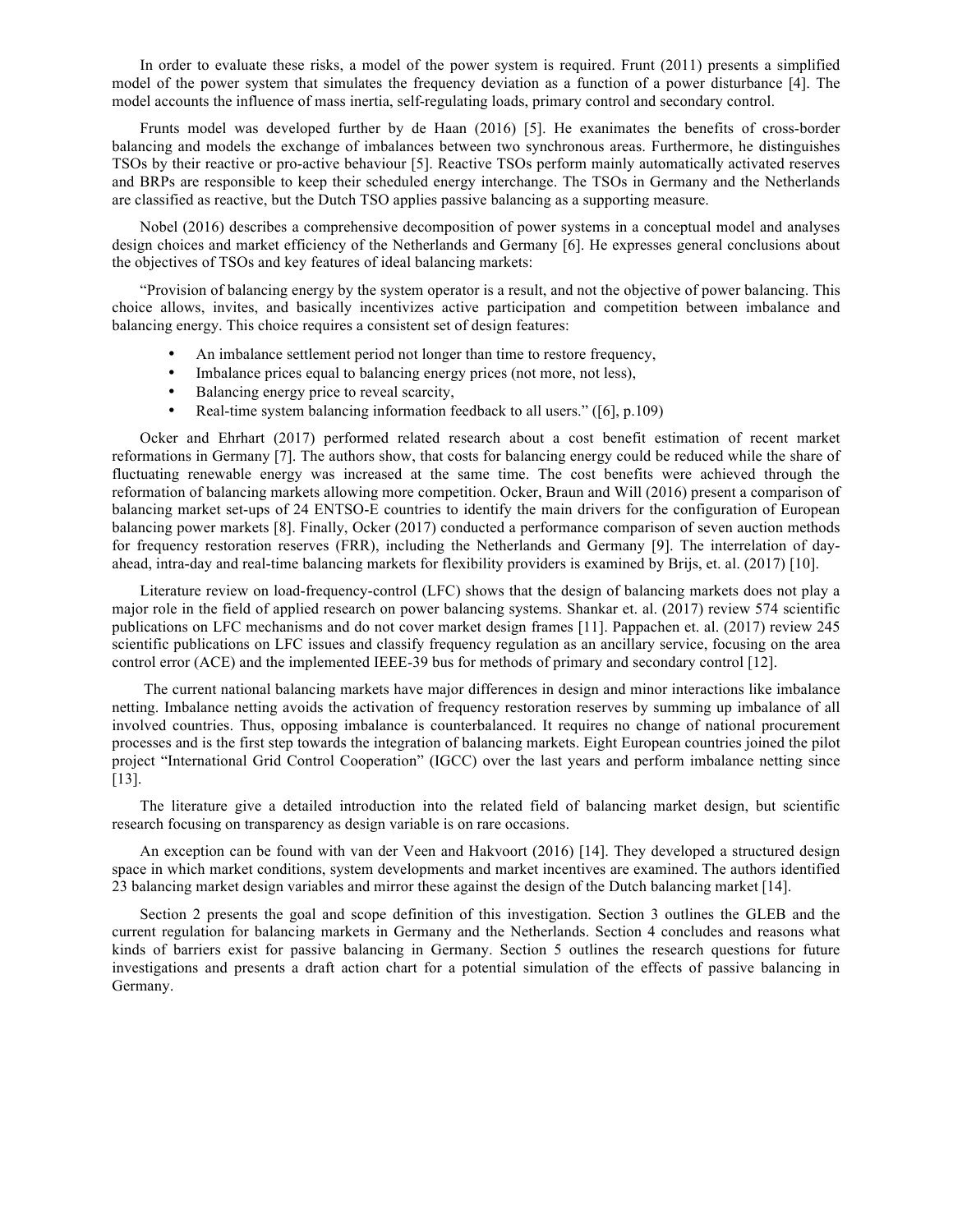# **2. Goal and Scope Definition**

The intention of this paper is to deliver a contribution to the discussion about transparency measures in an integrated European power balancing market. The current consultation process is open for input from all concerned ENTSO-E member companies and national regulators. Thus, a variety of stakeholders are involved. Additional conclusions from the academic sector can help to evaluate and prioritize different design options.

At a first glance, transparency as a design variable for balancing markets seems a promising approach. The closer evaluation of its overall suitability for a more efficient provision of reserve capacities through passive balancing though requires methods of interdisciplinary research combining the fields of legislation, economics and engineering. For the German situation the two most apparent questions are:

Which other balancing market design variables interact (how strong?) with transparency and/or passive balancing measures? What potential downsides/problems can occur if passive balancing was introduced to the German control areas?

With regard to the findings of [2], we extend the design space of [14] by the full activation time (FAT) of automatic Frequency Restoration Reserves (aFRR) for the examination. Thus, our design space has 24 design variables. On the background of these 24 design variables this paper lists and compares the according regulations of the Dutch and German balancing markets as well as the predefined settlement issues of the upcoming European legislation [1] in the GLEB.

In a first step, the similarities and differences between the national market set-ups are described and potential conflicts with the GLEB are identified. The German power balancing market design is analysed by reviewing the legal texts of regulators and operational handbooks. The Dutch balancing market design regulation was analysed by [14] and is taken from there.

In a second step, potential conflicts regarding transparency for market participants and passive balancing are identified. In this context, the Dutch approach of passive balancing is investigated and compared to the German balancing strategy. A special focus is laid on the parameter "publication of national data" with regard to transparency on system imbalance in real-time. Related design parameters from the design space are identified and interrelations are examined. In addition, potential conflicts with transmission system (and/or reserve controller) setups are discussed.

# **3. Results**

This section compares the Dutch to the German balancing mechanisms in relation to the GLEB. With regard to the 24 design variables the following displays a list of the regulation rules and documents comparing intended GLEB regulations to current national regulations in the Netherlands and Germany. In Germany, the Federal Grid Agency (German: "Bundesnetzagentur") is the regulator and its decision board 6 (in German: "Beschlusskammer 6" (BK6)) covers the regulation of electricity grids including the balancing mechanism.

Besides looking at regulations coming from legislation, it is important to put the international agreements of transmission system operators into the context. The system operators act as profit-oriented stakeholders with the special responsibility for securing the supply of electricity. The European Network of Transmission System Operators for Electricity (ENTSO-E) represents the system operators self regulation and its handbook is commonly applied in Europe. It describes the technical framework of the interconnected European electricity grid but does not intent to introduce common (reserve capacity) markets. In order to unify the balancing mechanisms and markets in the EU, the commission opened a consultation process about common balancing markets for concerns from the system operators. After a consultation phase, a new handbook is intended to clarify technical details and cover rules for common balancing markets.

The design variables for balancing markets can be assigned to following categories [14]

- 1. General variables
- 2. Balancing planning variables
- 3. Balancing service provision
- 4. Balance settlement variables

The following paragraphs list the results of our comparison of the variables in each category.

- 1. General variables
- 1.1. Schedule time unites

The imbalance settlement period in Germany as well as in the Netherlands is 15 minutes according to the ENTSO-E network code [15]. The GLEB states "all TSOs shall apply the imbalance settlement period of 15 minutes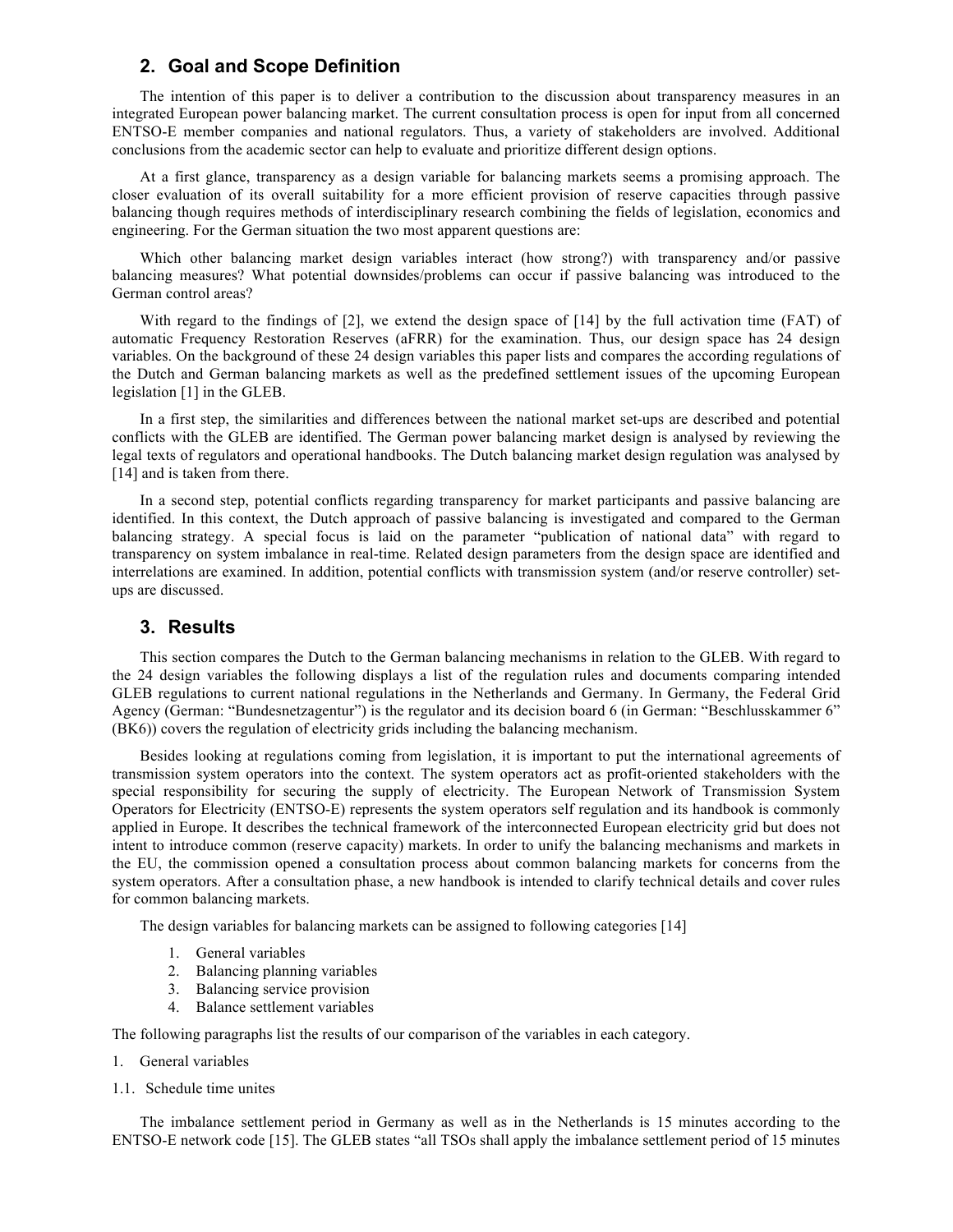in all scheduling areas" within three years after entry into force ([1] Article 53.1). Thus, the GLEB is already fulfilled by both countries.

### 1.2. Publication of national data

The publication of data about balancing market design and results is the most important design choice when it comes to transparency. In the Netherlands, the activated balance energy bid (price and dispatched energy volume) is published on a website (see Figure 1) with a resolution of 1 minute. In Germany, data about activated reserves and costs is published 15 minutes after the end of an imbalance settlement period under the following internet address: www.regellesitung.net (BK6-12-024 decision 5). The resolution is the settlement period only (15 minutes). The course of the imbalance over the 15 minute interval is not published.

## 1.3. Full activation time (FAT)

This parameter is added to the design space of van der Veen, because it is likely to play an important role in the context of passive balancing. The interrelation of FAT of reserves and the activation time of resulting passive balancing by BRPs might be crucial for a well working aFRR controller set up. The Netherlands apply 15 minutes, whereas Germany applies 5 minutes for aFRR [16]. This is important because the short activation times in Germany lead to high amounts of settlement periods with both positive and negative reserves being activated (zero line crossings, see [6], p. 90). In a system like this the published imbalance would be an uncertain indicator for BRPs additional passive balancing measures through real time schedule adjustments. On the other hand additional passive balancing contributions would act as a disturbance (transient) to the aFRR controller causing oscillations.

The consultation process for common fixation of the FAT is ongoing in the GLEB ([1] Article 25.4) and could result in a compromise between the German and the Dutch approach. Such a compromise could be potentially harmful for at least one or even both national aFRR controller set-ups and as a result the efficiency of the connected balancing markets. This risk should be evaluated before the settlement of a common parameter for aFFR. As a result aFRR controller designs might have to be adjusted.

### 2. Balance planning variables

2.1. Zonal versus nodal responsibility

This design parameter addresses the geographical aggregation level of energy schedules. BRPs submit their schedules for each network node or for geographically defined subsystems within a control area. The Netherlands and Germany both apply a scheme of zonal responsibility (for balancing responsible parties) in control areas ([14], p.190; BK6-07-002 annex 1 - 4.1.2).

### 2.2. Responsibility for renewable energy generation

In the Netherlands, the BRPs with renewable energy generation in their portfolio have the same responsibility for their balance as any other BRP ([14], p.190). In Germany, renewables covered by the Renewable Energies Act (German: Erneuerbare Energien Gesetz (EEG)) receive a fixed feed-in tariff and the system operator is responsible for balancing fluctuating production ("Evaluierungsbericht der BNetzA zur Ausgleichsmechanismusverordnung" 1.1). The GLEB does not cover this issue, but it clearly states to aim at achieving the EU target of renewable energy penetration ([1] Article 3.1 g). In this context, responsibility for imbalance could be taken away from renewable energy producers to support the required grows.

#### 2.3. Net versus separate positions

This design parameter defines weather a BRP has to submit two separate schedules for energy consumption and energy production or if a net position including the two positions is applied. The Netherlands and Germany both apply net balance positions within control areas ([14], p.190; BK6-06-013 annex "Bilanzkreisvertrag" annex 3 - 1.1).

The GLEB states, "each TSO shall apply a self-dispatching model for determining generation schedules and consumption schedules" ([1] Article 14.2). Nevertheless, there are three approaches suggested for the final position of BRPs, leaving the decision about net or separate final positions open to the consultation process ([1] Article 54.3).

### 2.4. Final gate closure time

The final gate closure time is the last point in time for a BRP to update the scheduled energy exchange. In the Netherlands, BRPs can submit their final schedule until 10 pm of the day after the imbalance settlement period ([14], p.190). In Germany, BRPs can change their schedule until 4 pm of the next day ("BK6-14-044 (4.4) referring to StromNZV [4] §5 Abs. 3"). Both countries apply a "day after settlement" scheme for BRPs. In Germany the final price of the balancing energy is not known at the moment of the resulting imbalance of a period is published.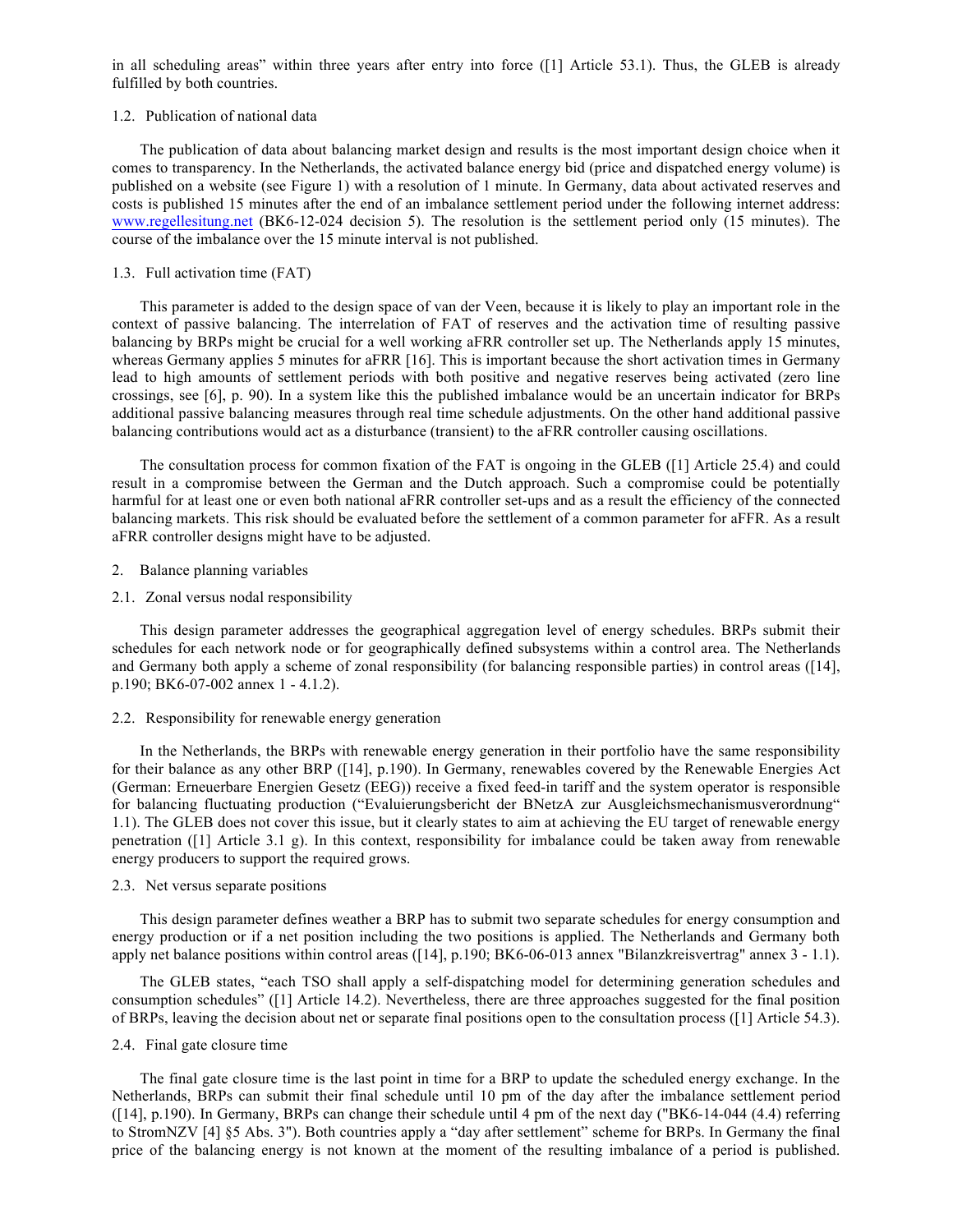The GLEB states, the common final gate closure time should be no earlier than 8 hours before (!) the imbalance settlement period ([1] Article 24.5).

#### 2.5. Initial gate closure time

The initial gate closure time is the last point in time for BRPs to submit an initial energy schedule. The initial energy schedule of each BRP has to be submitted no later than 2 pm in the Netherlands ([14], p.190) and no later than 2.30 pm in Germany of the day before the imbalance settlement period (BK6-06-013 annex "Bilanzkreisvertrag" annex 3 - 1.2). The GLEB does not address the initial gate closure time.

## 2.6. BRP accreditation requirements

Both countries apply technical, organisational and administrative requirements ([14], p.190; BK6-06-013 annex "Bilanzkreisvertrag" - 3). The GLEB demands a proposal for common requirements within 6 months. Therefore, drafts can be expected in July 2018 ([1] Article 18.1).

- 3. Balance service provision
- 3.1. Balance service classes

Balance classes are individually defined by system operators in the EU, but a set of classes is the common design. Table 1 shows the acronyms of these classes according to the ENTSO-E Operational Handbook and the GLEB as well as the wording used in the Netherlands and Germany. The GLEB does not use the wording of the ENTSO-E handbook, but introduces new terms ([1] Articles 0.13, 19, 20 and 21).

*Table 1: Balance service classes in the ENTSO-E operational handbook [15], the GLEB [1], the Netherlands [14] and Germany [17]* 

| ENTSO-E operational handbook                                                  | <b>GLEB</b>                                              | The Netherlands             | Germany                                |  |
|-------------------------------------------------------------------------------|----------------------------------------------------------|-----------------------------|----------------------------------------|--|
| Primary Control Reserves (PCR),<br>as a function of system frequency          | Containment<br>Reserves<br>Frequency<br>(FCR)            | Power<br>Primary<br>(PP)    | Primary<br>Reserves<br>(PRL)           |  |
| Reserves<br>Secondary<br>Control<br>(SCR), as a function of area<br>imbalance | Restoration<br>automatic<br>Frequency<br>Reserves (aFRR) | Regulating<br>Power $(RgP)$ | Secondary<br>Reserves (SRL)            |  |
| Tertiary<br>$(TR)$ .<br>Reserves<br>to<br>replace activated reserves          | Restoration<br>Frequency<br>manual<br>Reserves (mFRR)    | Power<br>Reserve<br>(RsP)   | Minute (or tertiary)<br>Reserves (MRL) |  |
|                                                                               | Replacement Reserves (RR)                                | Emergency<br>Power (EP)     | "Abschaltbare"<br>Lasten" $(AL)$       |  |

The Dutch and the German products are based on national regulations ([14], p. 190; [17]). The different national reserve types might not be transferable directly to the upcoming standard products resulting from the GLEB ([1] Article 5), depending on the results of the consultation process.

# 3.2. Reserve requirements

The technical characteristics of reserve classes are based on the ENTSO-E handbook and national markets. The handbook defines the size of PCR for the interconnected European grid to be 3 GW and clarifies how the responsibility is distributed between the TSOs. The required PCR for each control area is defined annually [15]. The sizing of other reserve classes is up to national conditions and regulations. Historic data of volumes show, the Netherlands had 101 MW PP, 215 MW RgP and 350 MW EP in 2015 ([14], p. 190). Germany had 583 MW PRL, 1846 MW SRL and 1072 MW MRL (BK6-15-158).

GLEB requests a proposal for common product requirements within two years. Therefore, results can be expected in December 2019 ([1] Articles 25.2 and 25.4).

# 3.3. Control system

The Netherlands and Germany apply the load-frequency-control system of ENTSO-E regarding the Central European synchronous area ([15] Policy 1 Load-Frequency Control A-S2.3 and B-S2.1).

GLEB requests a common activation optimisation function of all reserve types from a common merit order list, which is under negotiation ([1] Article 31 and 58). The common activation optimisation function is not described in detail, but might be crucial for passive balancing. See 3.7 for the discussion of the function.

#### 3.4. Methods of procurement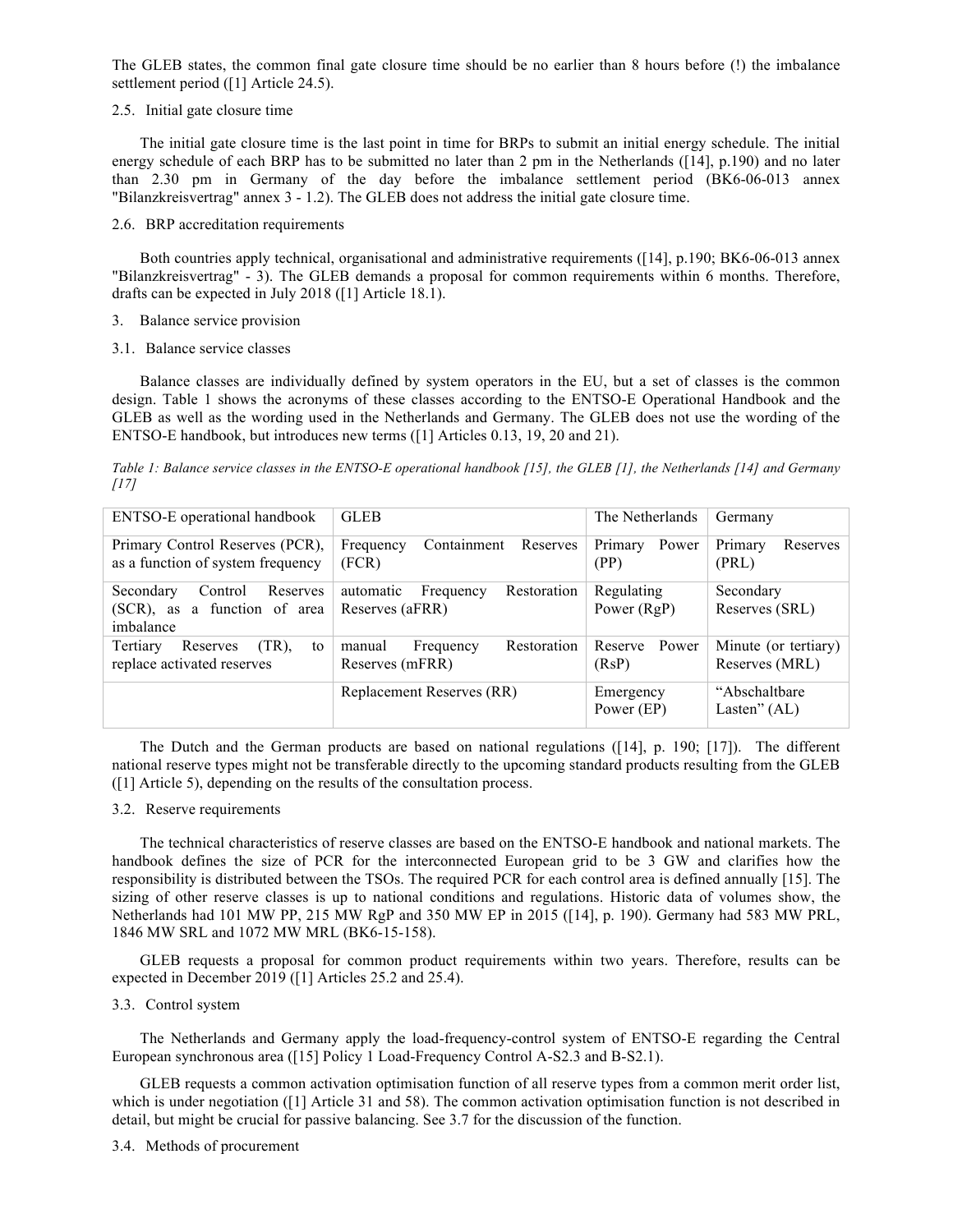Both countries apply bilateral contracts for balancing capacities. Balancing Service Providers (BSP) offer their capacity to the TSO via capacity bids (power) and energy bids. In the Netherlands, plants with more than 60 MW are obligated to provide primary power and offer all available up- and down-regulation capacity to the market ([14], p.190). In Germany, plants with more than 100 MW have to provide primary reserves (https://www.regelleistung.net/ext/static/prequalification).

GLEB describes the procurement process for BSPs. They shall submit capacity bids and, if the capacity is contracted, energy bids to their connecting TSO ([1] Article 16.2 and 16.4). A new approach is enabling the submission of voluntary "free" energy bids from any prequalified BSP, if the reserve capacity was not contracted ([1] Article 16.5).

3.5. Timing of balancing service markets

In the Netherlands, primary control capacity is contracted on a weekly basis. Gate closure for regulating power is a day before delivery at 2.45 pm. Bids can be adapted up to 1 h before the period of delivery ([14], p. 191).

In Germany, PRL capacity is contracted on a weekly basis, until Tuesday 3 pm for the following week. SRL and MRL is contracted a day before delivery. Until 8 am for SRL and until 10 pm for MRL. Publication of bid results is done 1 hour after end of bidding period at the latest (BK6-10-097 (2), BK6-15-158 (2), BK6-15-159(2)). An adaptation of the bids is not possible.

GLEB requests a consultation process. TSOs shall harmonise all gate closure times for standard products ([1] Article 24.1).

3.6. Balancing service pricing mechanisms

This parameter is another interesting factor when considering transparency in balancing processes, as the Dutch price signal consists of data from the pricing mechanism. In the Netherlands this can be easily done since the pricing follows a "pay as cleared" scheme, where the last reserve called sets the price for the whole activated reserve capacity. In Germany the pricing follows as pay as bid scheme and therefore the resulting imbalance price can not so easily be published in real time.

Figure 2 visualises the Dutch and the German balancing service pricing mechanisms. Only pre-qualified BSPs are allowed to bid on the balancing markets. BSP offer their balancing reserves as products with different ramp-up times on three different balancing markets. The FCR bids simply contain a price in  $\epsilon$  per reserve capacity power in MW. The aFRR and mFRR bids contain a second component, which is the price for the activated reserve energy in  $\epsilon$  per MWh. FRR are not symmetrical, thus, up- and downward reserves are procured separately in separated bidding auctions.



*Figure 2: Balancing energy procurement and settlement in the Netherlands ([14]) and Germany (BK6-10-097 (5), BK-15-158 (9), BK6-15-159 (19))*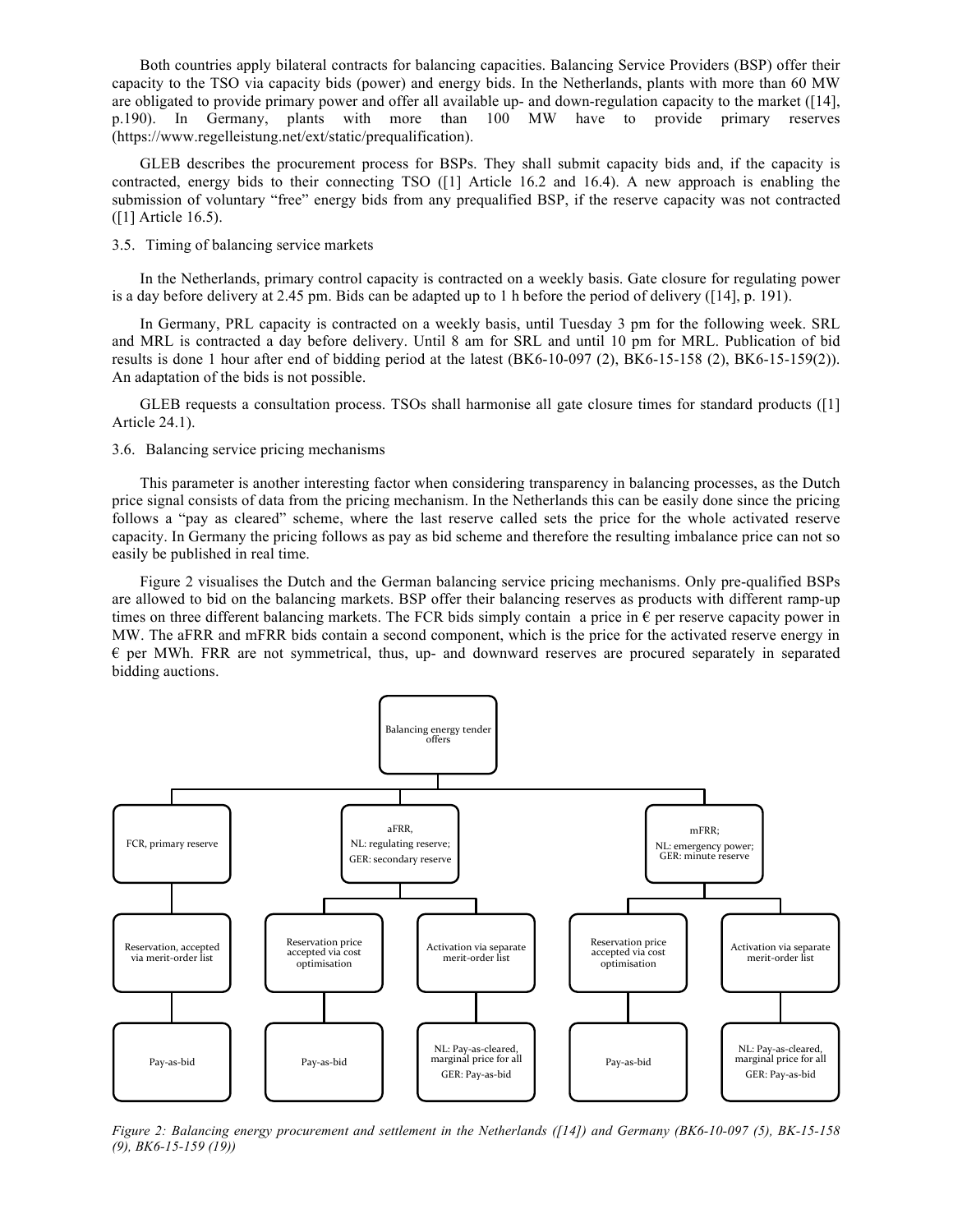Both countries apply pay-as-bid for capacity reservation of all reserve classes, but the clearing of activated FRR differs as mentioned above. While Germany applies pay-as-bid for the activated reserves, the Netherlands apply a marginal price. Figure 2 illustrates the procurement and clearing mechanism of the reserve classes in the Netherlands and Germany. Besides the clearing of activated energy bids, the design is similar in both countries ([14], p. 191; BK6-10-097 (5), BK-15-158 (9), BK6-15-159 (19)).

GLEB requests a common merit order list for the procurement mechanism, but does not specify the clearing principle ([1] Articles 0.11 and 29).

#### 3.7. Activation strategy

Primary reserves, expressively FCR, respond to the system frequency according to ENTSO-E requirements in both countries ([15] Policy 1 Load-Frequency Control A-S2.3 and B-S2.1). Furthermore, in both countries the aFRR and mFRR bids are activated following a merit order with the amount of activated energy being a function of the area control error (ACE) and therefore the real imbalance of the control area. Multiple bids can be activated in parallel ([14], p. 191; BK6-15-158 (9), BK6-15-159 (10)).

GLEB requests a common activation optimisation function, which is under negotiation ([1] Article 31 and 58). The function shall take into account activation of different balancing energy products, operational security, all balancing energy bids and activation requests of all TSOs. If passive balancing is applied, the function has to be adjusted accordingly.

Germany with its four control areas has such a common activation optimisation in use since 2010. It contains four modules: (1) avoidance of activation of reserve capacities of opposing directions in interconnected control areas, (2) common dimensioning of reserve capacities, (3) common procurement of FRR and (4) cost optimized activation of FRR. Currently the first module is in active use between Germany and Denmark since 2011. In 2012 Switzerland, Belgium, the Czech Republic and the Netherlands joined this group, followed by Austria in 2015 and France in 2016 [13].

# 3.8. Bid requirements

Both countries apply different bid requirements, according to their portfolio and balancing market set-ups.

In the Netherlands, regulating power ramps up with 7% per minute. A bid must be in the range between 4 and 999 MW. The price may range to  $100,000 \in \text{MWh}$ , respectively -100,000 $\in \text{MWh}$  ([14], p. 191).

In Germany, bids of primary, secondary and minute reserves require an increment of 1 MW. Primary control is contracted for the period of a whole week. Secondary and minute reserves are contracted for periods of 4 hours (6 slots per day) (BK6-10-097 (2,7), BK-15-158 (2,5), BK6-15-159 (2,5)). The maximum price is limited to 9.999 €/MWh.

GLEB requests a proposal for common product requirements within two years. Thus, they are under negotiation and drafts can be expected by December 2019 ([1] Articles 25.2 and 25.4).

#### 3.9. BSP accreditation

Both countries apply the ENTSO-E operational handbook for the synchronous area of central Europe. Primary reserves are required to reach a full activation after 30 s with linear development and without overshooting ([15] Policy 1 Load-Frequency Control A-S2.3). Secondary reserves start latest 30 s after receiving new set point frequency and are required to be fully operational after 15 minutes ([15] Policy 1 Load-Frequency Control B-S2.1).

GLEB requires the successful completion of the prequalification pursuant to Article 159 and Article 162 of Regulation (EU) 2017/1485. A proposal for requirements is requested within 6 month and is under negotiation. Therefore, drafts can be expected in July 2018 ([1] Articles 16.1 and 18.1).

- 4. Balance settlement variables
- 4.1. Allocation of balancing capacity costs

Both countries include the costs for capacity reservation in their system service tariffs according to the national regulations. Thus, the costs are allocated to all system users ([14], p. 191).

In principle, the GLEB also allows an additional settlement mechanism separate from the imbalance settlement ([1] Articles 5.3 g and 44.3). The approach of allocating costs for capacity reservation to all system users could remain.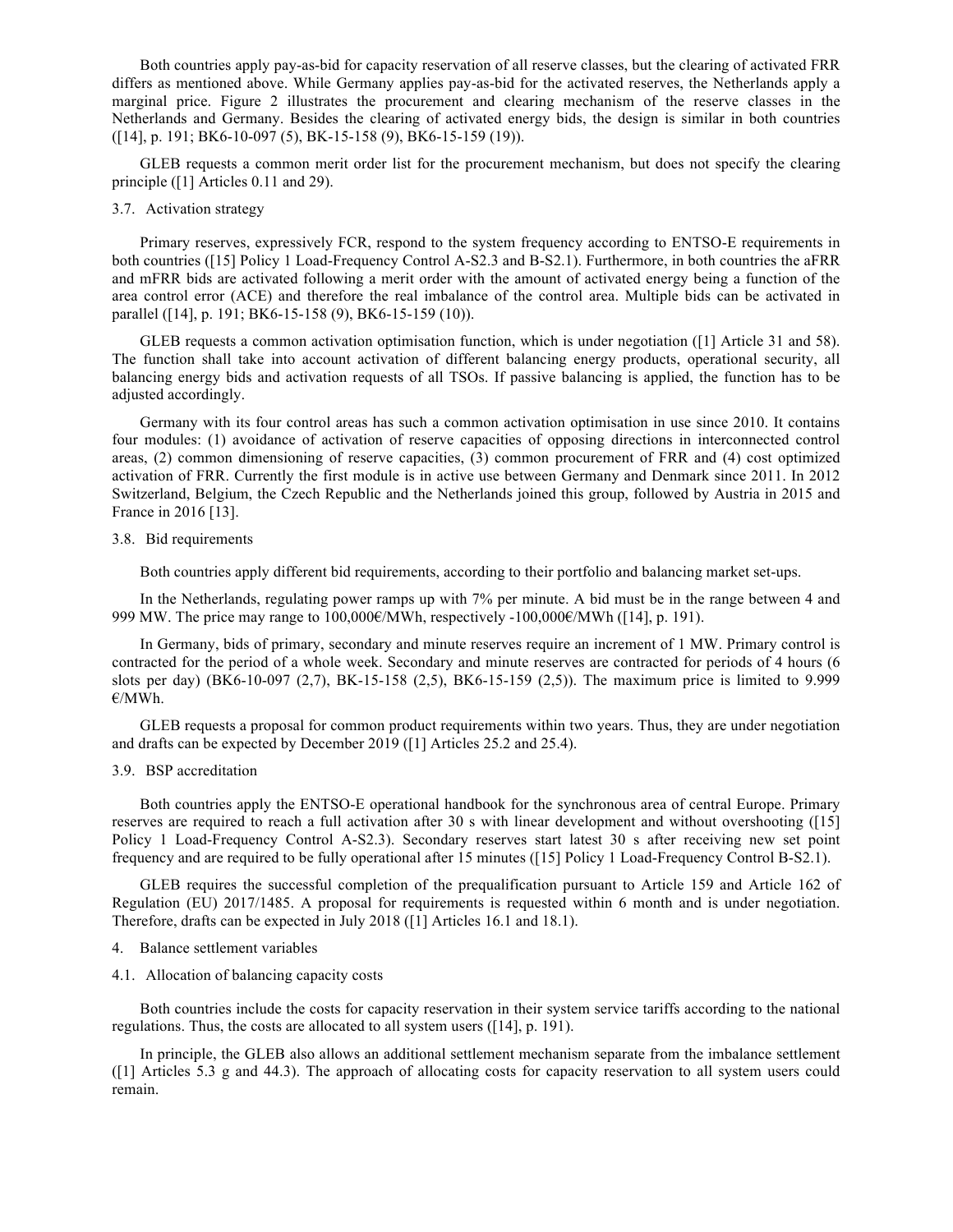## 4.2. Allocation of balancing energy costs

Both countries allocate balancing energy costs through imbalance settlement mechanisms. The BRPs pay for the costs in proportion to their energy imbalance ([14], p.191; BK6-06-013 annex "Bilanzkreisvertrag" (10.2)).

GLEB requests the same approach of cost settlement based on metered activation for each settlement period and each imbalance area ([1] Article 45).

## 4.3. Imbalance pricing mechanism

The imbalance pricing mechanism is another parameter, which interrelates with the transparency issue. The pricing mechanism defines potential revenues and costs for BRPs; thus, it is an important aspect for incentivising passive balancing behaviour. Both countries accumulate the costs for balancing energy over the settlement period of 15 minutes, but the details of how the costs are settled differ due to the different approaches in the balancing service pricing mechanisms (see 3.6). IN both cases the direction of the net imbalance of the control area and the activated reserves are considered when settling the imbalance costs.

Figure 3 visualises the Dutch imbalance pricing mechanism. Figure 4 visualises the German imbalance pricing mechanism.

The GLEB does not predefine this design variable and even allows national regulations to differ in this design choice ([1] Article 55.1).

The Netherlands apply single and dual pricing, depending on the activated reserves ([14], p.191). Single imbalance prices are applied for settlement periods, if only up- or only downward reserves have been activated. In these cases BRPS that have a corresponding imbalance pay for the balancing energy. BRPs that have an opposing imbalance receive revenue. A dual pricing scheme is applied, in cases of periods with the activation of up- as well as downwards reserves. In such periods BRPs pay for any imbalance since a resulting direction cannot be determined. Therefore BRPs can only earn revenues in periods with single imbalance prices.

The Dutch imbalance settlement summarised (see Figure 3):

- Comparison of scheduled power exchanges with measured data. All costs for balancing energy are accumulated for each settlement period (15 minutes).
- Dual prising is applied only if both up- and downward reserves have been activated.
- If no up- and no downward reserves have been activated no costs or revenues are cleared.
- The power exchanges within each BRP portfolio are aggregated and compared to the scheduled energy exchanges. The BRP imbalance is compared with the net system imbalance.
- Clearing: BRP either pay for costs, if their imbalance was in accordance with net system balance or receive revenues, if their imbalance was opposite the net system balance.

Germany applies a single price mechanism, but increases the cost in case of a negative net imbalance and decreases the costs in case of positive net imbalance before clearing ([10], p.45). German imbalance settlement summarised (see Figure 4):

- Comparison of scheduled power exchanges with measured data. All activated reserves and costs for balancing energy are accumulated for each settlement period (15 minutes).
- Negative (short) system balance caused by less generation and/or more consumption in control area than scheduled. Positive (long) system balance caused by more generation and/or less consumption in control area than scheduled.
- An additional component of the single-price is incentivising positive (long) system balance.
- The power exchanges within each BRP portfolio are aggregated and compared to the scheduled energy exchanges. The BRP imbalance is compared with the net system imbalance.
- Clearing: BRP either pay for costs, if their imbalance was in accordance with net system balance or receive revenues, if their imbalance was opposite the net system balance.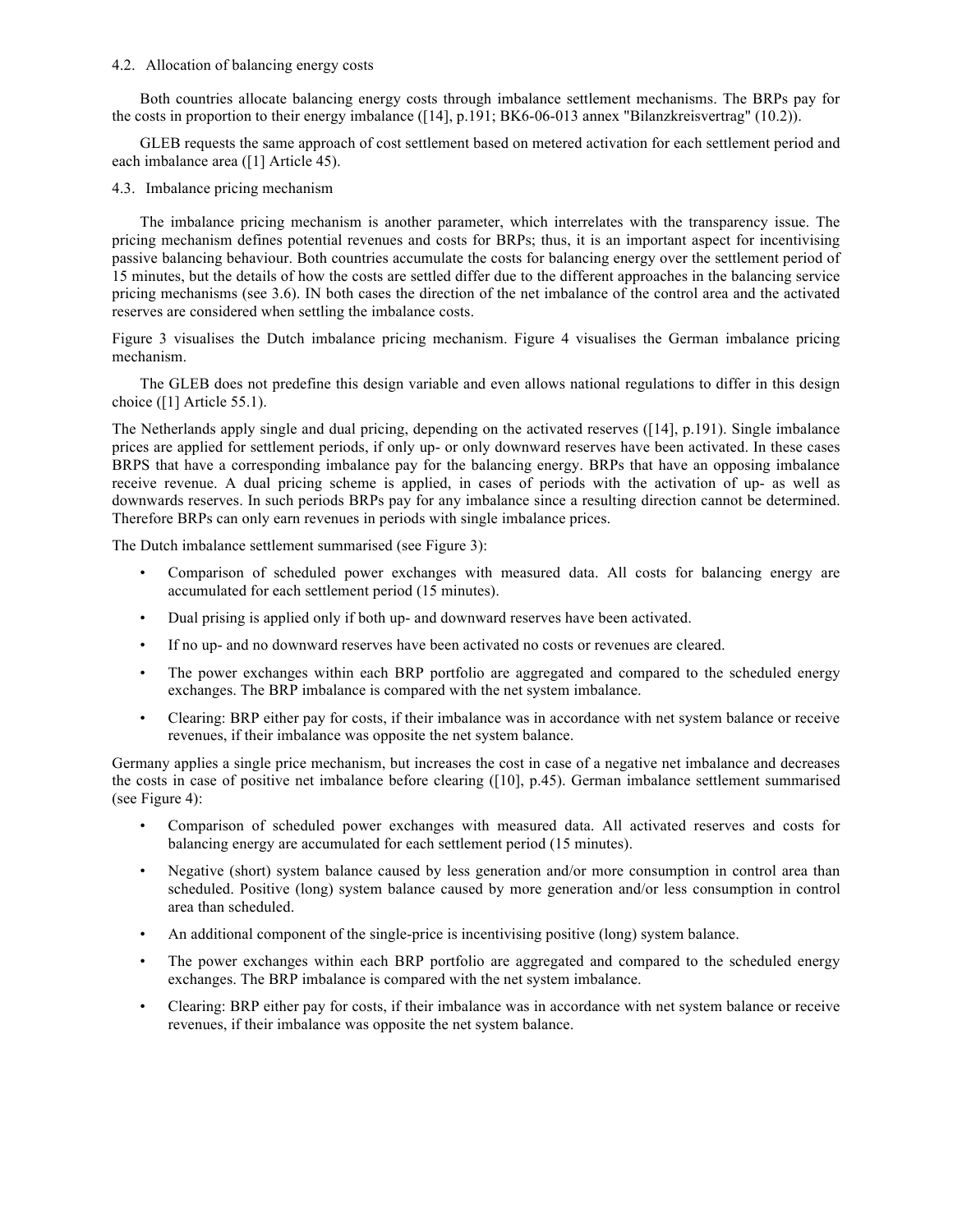

*Figure 3: Imbalance settlement in the Netherlands, combination of single and dual pricing ([14], p.191)*



*Figure 4: Imbalance settlement in Germany, single-pricing ([10], p. 45)*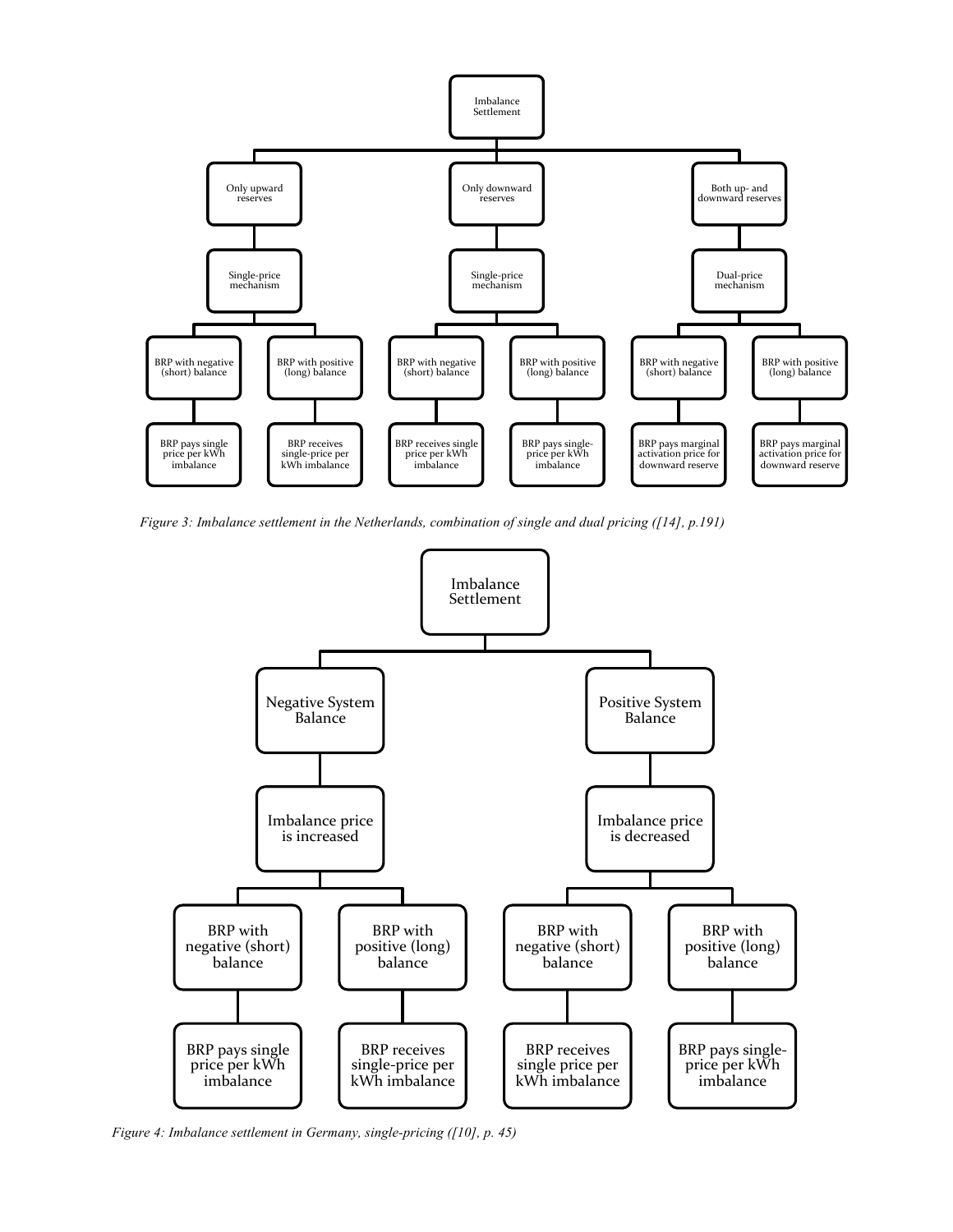#### 4.4. Penalty for non-delivery

The Netherlands does not apply a penalty for non-delivery of balance energy. Nevertheless, the missing energy creates an imbalance and therefore costs for the BRP, which is in this case also a BSP ([14], p.191). The German legislation allows penalties.

4.5. Allocation of net settlement sum

Both countries adapt the system service tariff in order to deal with remaining money after clearing. Therefore, the national legislations do not allow extra income for the TSO from overcharging BRPs ([14], p. 191; BK6-06-013 annex "Bilanzkreisvertrag" (10.2)).

4.6. Timing of settlement

The Netherlands apply a weekly settlement and the clearing takes place ten days after the end of the settlement week ([14], p.191).

Germany applies a monthly settlement and the clearing takes place 20 days after the end of the settlement month. The clearing results in Germany are published in the "reBap" time-cost dataset (BK6-06-013 annex "Bilanzkreisvertrag" (10.2) and (11.2)).

# **4. Conclusions**

The two countries pursue similar strategies of reactive balancing. Nevertheless, they apply opposed strategies when it comes to transparency and passive balancing. This complicates the European integration and harmonisation process, since a well functioning passive balancing is depending on a number of design variables.

If passive balancing is supposed to play a role in a harmonized European balancing market lay out, the variables 1.1, 1.2, 1.3, 3.6, 3.7 and 4.3 can be defined as the most relevant design variables for incentivising BRPs.

The designs of the Dutch and German balancing markets represent two different design strategies, especially in terms of the publication of data.

- The Dutch approach represents the more transparent option. The publication of data on imbalance volumes and prices happens immediately and is visible online to the general public. Any BRP can react to the price signal and act in favour of system stability. Thus, the balancing service of the TSO acts complementary to the passive balancing of the BRP and only accounts for the remaining rest of the imbalance. Balance services are still required for security of supply, but the amount of activated balancing energy by the TSO is reduced significantly. This approach works for the Netherlands quite well because the aFRR is activated slower (with a longer response time) compared to the German system [16].
- The German balancing market design does not include incentives for BRPs other than keeping to their submitted schedule. Information on imbalance volumes and prices is only published ex post. The German strategy is to minimise imbalances by promoting good scheduling (accurate load and generation prediction) and to compensate any imbalances by the activation of reserve capacity through the TSOs. The advantage of passive balancing of the BRPs is lacking. But passive balancing by BRPs could more easily lead to resonance oscillations in Germany since the aFRR full activation time is comparatively short [16].

The GLEB does not specify the design of this issue for the future harmonized European balancing system, but it schedules a consultation procedure and requests all EU member states to reach an agreement within two years. In order to give solid recommendations, different market set-ups should be evaluated.

As the different national approaches both work reliably, a set of possible common market design parameters are under negotiation. The common European regulation has to guarantee security of supply, but for efficiency purposes should also minimize the activation of balancing energy to a technically and financially necessary limit.

Transparency on prices and volumes in power balancing is controversial. Even though the transparent approach has been working well for the Dutch market, it is not as such ad hoc transferable to any other transmission system due to the different secondary reserve controller set-ups and aFRR activation times. Additionally different relations of time-critical processes, energy intensity of needed reserves, prices per unit and trading strategies should be taken into consideration. These variables might cause different reactions of BRPs to price signals and therefore cause different effects to the electricity system. Therefore, investigating the effects of transparency measures on TSO imbalances is important for the consultation procedure on establishing a common European markets for electricity balancing.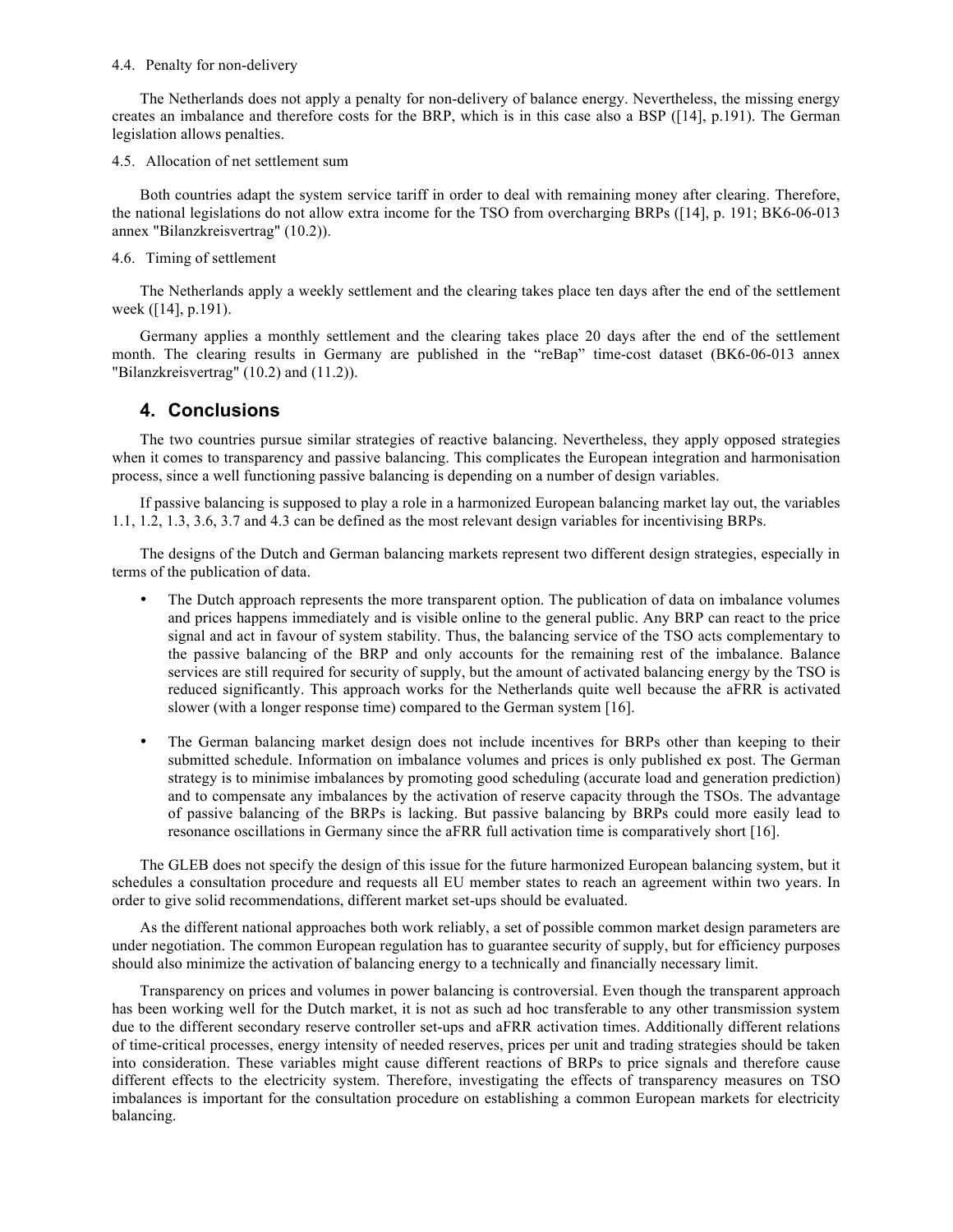# **5. Future research**

Future research in NEW 4.0 is trying to further analyse the impacts and effects passive balancing could have in the German control area. Market design parameters, which might influence the efficiency of passive balancing, are the settlement period (see section  $3 - 1.1$ ), the publication of data (1.2), FAT of aFRR (1.3), the balancing service pricing mechanism (3.6), activation strategy (3.7) and the imbalance pricing mechanism (4.3). In order to examine the influence and interrelations of these parameters in the German balancing market set up more closely a computer model is going to be built. Simulations on passive balancing strategies of different BRPs are going to be carried out.

As a next step, interviews about possible passive balancing strategies will be conducted with BRPs in Germany. The interviewees are chosen to represent different industrial sectors. The likely BRP balancing strategies in a more transparent German balancing market set up will be analysed. The aim is to estimate how different BRPs in Germany would react to an imbalance price signal within the imbalance settlement period. Simulation runs are to examine suitable secondary reserve controller set ups for passive balancing in Germany as well as possible reductions in the activation of balancing reserves for Germany. Figure 5 shows a draft of the indented control loop design for the simulation runs, based on [4] and [5].



*Figure 5: Draft action chart for future research*

This research is conducted in the project NEW 4.0, NEW 4.0 is part of framework programme "Show Case Intelligent Energy – Digital Agenda for the Energy Turnaround (SINTEG)" founded by the German Ministry for Economics and Energy (BMWi). Within this programme five model regions are going to demonstrate solutions for an energy future based on very high shares of renewable energy. One such model region formed in Hamburg and Schleswig Holstein under the title "Northern German Energy Turnaround NEW 4.0". This innovation alliance consists of a consortium of 60 partners from politics, science and economy. In more than 100 single projects it aims at realising 25 large demonstrators in six use cases. NEW 4.0 started in December 2016 runs until November 2020. The approach of passive balancing is investigated in this context. See www.new4-0.de for details.